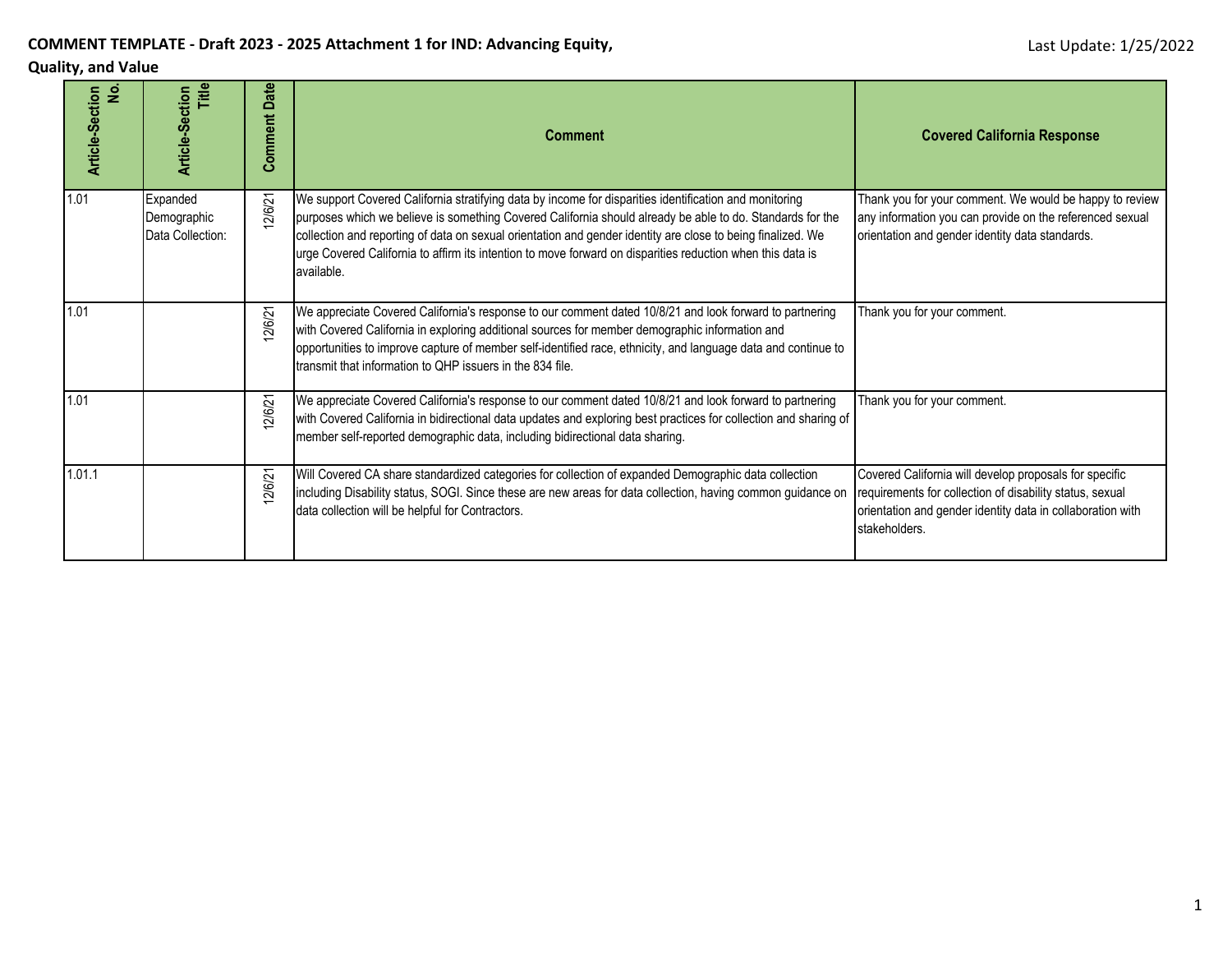ا ا

п

| Delivery System Transformation Requirements and Improvement Strategy |  |  |  |  |  |  |  |
|----------------------------------------------------------------------|--|--|--|--|--|--|--|
|                                                                      |  |  |  |  |  |  |  |

| rticle-Section<br>$\frac{9}{2}$ | itle<br>tion<br>ഗ<br>.rticle- | ate<br>۵<br>Comment | <b>Comment</b>                                                                                                                                                                                                                          | <b>Covered California Response</b>                                                                                                                                                                                                                                                                                                                               |
|---------------------------------|-------------------------------|---------------------|-----------------------------------------------------------------------------------------------------------------------------------------------------------------------------------------------------------------------------------------|------------------------------------------------------------------------------------------------------------------------------------------------------------------------------------------------------------------------------------------------------------------------------------------------------------------------------------------------------------------|
| 1.01.2                          |                               | 12/6/21             | Is the 80% requirement for spoken and written language data collection combined for both categories? Will<br>there be bidirectional sharing of language data, especially for data captured through self report at Contractor<br>llevel. | Covered California will be developing the performance<br>scoring methodology for this requirement. As stated in the<br>contract, Covered California anticipates that valid language<br>data captured at Contractor level can be used to meet this<br>threshold, just like we have established for our<br>race/ethnicity data collection contractual requirement. |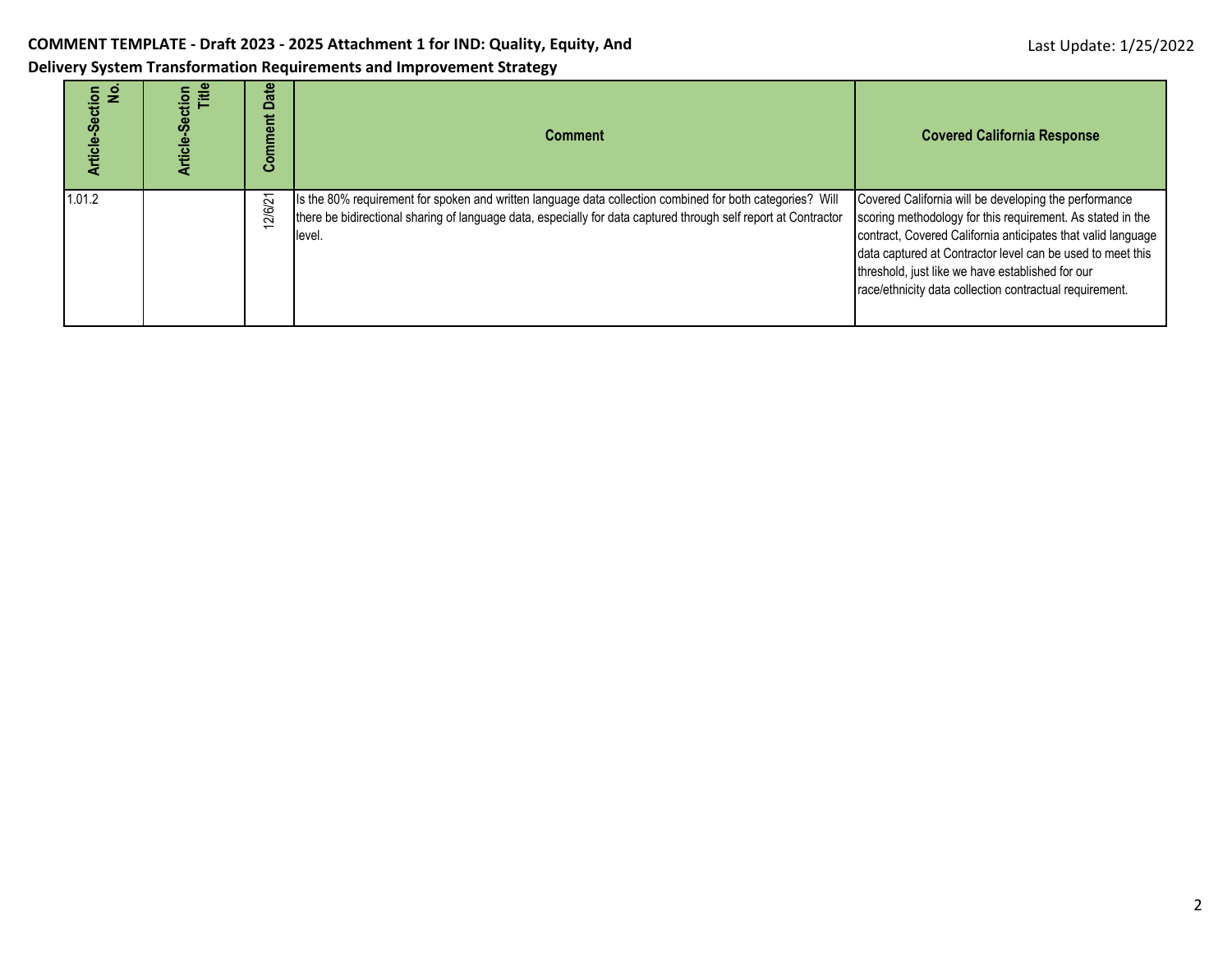| ۊ<br>Article-Section | Title<br><b>Article-Section</b>                     | <b>Comment Date</b> | <b>Comment</b>                                                                                                                                                                                                                                                                                                                                                                                                                                                                                                                                                                                                                                                                                                                                                                                                                                                                                                                                                                                                                                                                                                                                                                                                                                                                                                                                                                                                                                                                                                                                                                                                                                                                                                                                                                                                               | <b>Covered California Response</b>                                                                                                                                                                                                                                                                                                                                                                                          |
|----------------------|-----------------------------------------------------|---------------------|------------------------------------------------------------------------------------------------------------------------------------------------------------------------------------------------------------------------------------------------------------------------------------------------------------------------------------------------------------------------------------------------------------------------------------------------------------------------------------------------------------------------------------------------------------------------------------------------------------------------------------------------------------------------------------------------------------------------------------------------------------------------------------------------------------------------------------------------------------------------------------------------------------------------------------------------------------------------------------------------------------------------------------------------------------------------------------------------------------------------------------------------------------------------------------------------------------------------------------------------------------------------------------------------------------------------------------------------------------------------------------------------------------------------------------------------------------------------------------------------------------------------------------------------------------------------------------------------------------------------------------------------------------------------------------------------------------------------------------------------------------------------------------------------------------------------------|-----------------------------------------------------------------------------------------------------------------------------------------------------------------------------------------------------------------------------------------------------------------------------------------------------------------------------------------------------------------------------------------------------------------------------|
| 1.01.2               | Race, Ethnicity<br>and Language<br>Data Collection: | 2/6/21              | We appreciate the additional requirement that plans collect and report data on enrollee spoken and written<br>language and the percent of at-risk associated with this goal. In recent discussions with Covered California,<br>we learned individuals who leave the field "written and spoken language" blank in CalHEERs are<br>automatically assigned English as their language. This default assignment to English language makes this<br>data unreliable for quality improvement purposes while also potentially leading to poorer quality care for<br>those who should be provided with interpreter services. Again, Covered California must prioritize accurate<br>data, lest greater efforts towards reducing disparities be undermined by lack of basic information. We<br>reiterate our previous comments urging Covered California to utilize the AB 1296 CalHEERs stakeholder<br>process to resolve this data issue as soon as possible. An initial step would be to flag this as a priority issue<br>for Covered California ahead of the upcoming AB 1296 end-of-year meeting. Covered California should also<br>investigate whether those applications leaving this question blank or incorrect spoken or written language<br>information are generated from applications from agents other certified enrollment counselors, or Service<br>Center representatives and re-train as necessary. Finally, enrollee language may be otherwise available to<br>the plan, such as through their own contacts with enrollees or through providers and the plans should be<br>allowed to correct the enrollee spoken and written language in CalHEERs. As mentioned above, we would<br>additionally like to see a percentage of at-risk funds applied to 3. Reducing Health Disparities by language in<br>2024 and 2025. | Covered California hopes to remove the default English<br>language selection for non-respondents in CalHEERS<br>effective September 2022.<br>In terms of adding a percentage of at-risk funds to 3.<br>Reducing Health Disparities by language in 2024 and 2025,<br>Covered California will assess feasibility of this<br>recommendation and continue to work with stakeholders on<br>our transition to QTI accountability. |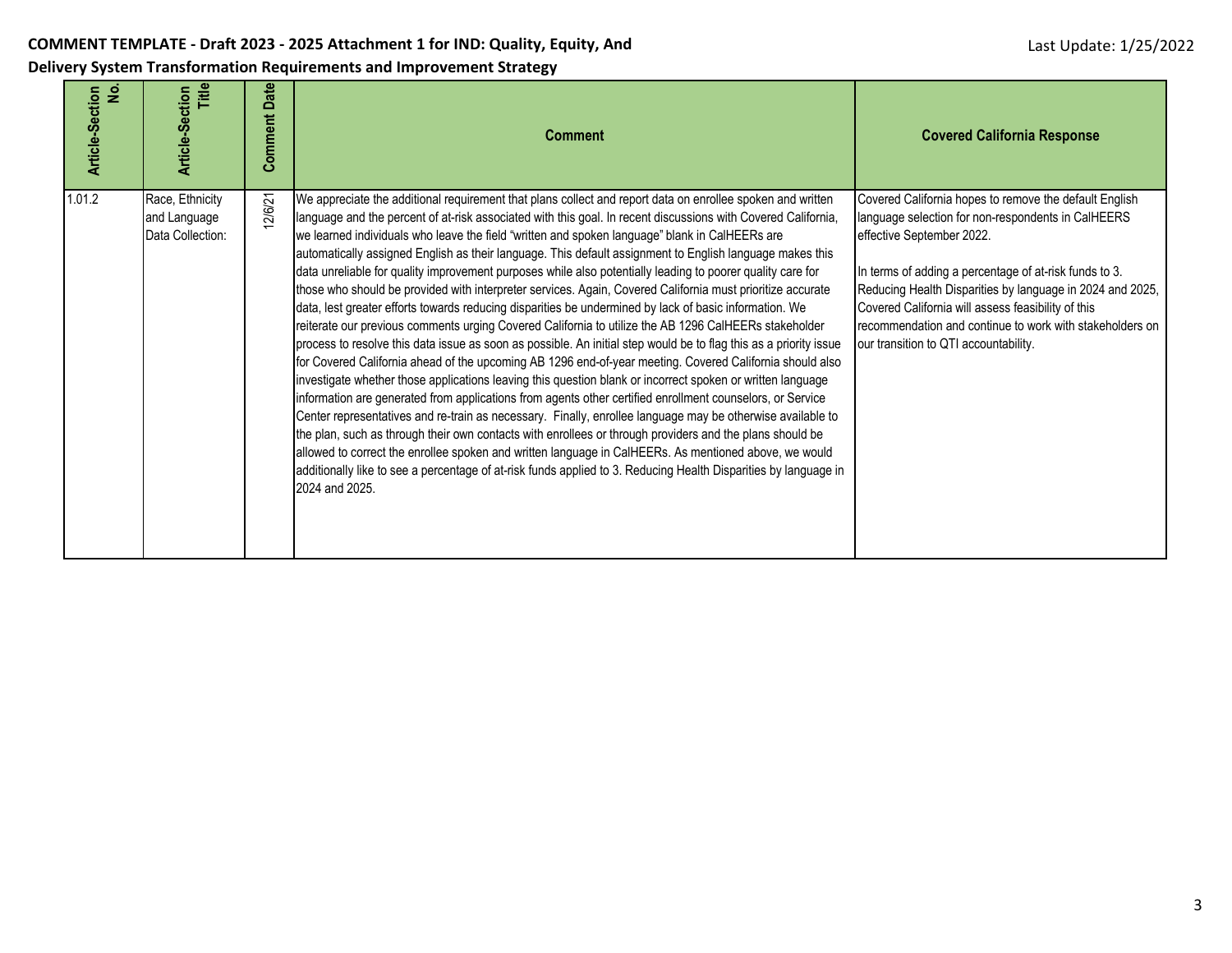| ۊ<br>Article-Section | Title<br>Article-Section | Date<br>Comment | <b>Comment</b>                                                                                                                                                                                                                                                                                                                                                                                                                                                                                                                                                                                                                                                                                                                                                                                                                                                                                                                                                                                                                                                                                                                                                                                                                                                                            | <b>Covered California Response</b>                                                                                                                                                                                                                                                                                                                                                                                                                                                                                                                                                |
|----------------------|--------------------------|-----------------|-------------------------------------------------------------------------------------------------------------------------------------------------------------------------------------------------------------------------------------------------------------------------------------------------------------------------------------------------------------------------------------------------------------------------------------------------------------------------------------------------------------------------------------------------------------------------------------------------------------------------------------------------------------------------------------------------------------------------------------------------------------------------------------------------------------------------------------------------------------------------------------------------------------------------------------------------------------------------------------------------------------------------------------------------------------------------------------------------------------------------------------------------------------------------------------------------------------------------------------------------------------------------------------------|-----------------------------------------------------------------------------------------------------------------------------------------------------------------------------------------------------------------------------------------------------------------------------------------------------------------------------------------------------------------------------------------------------------------------------------------------------------------------------------------------------------------------------------------------------------------------------------|
| 1.01.2               |                          | 2/6/21          | In our comment dated 10/8/21 we stated: "decline to state" is an actual response. A "declined to state"<br>response should be tracked but should be removed from both numerator and denominator. QHPs should not<br>be penalized if an enrollee makes a decision to "decline to state".<br>Covered California responded with:<br>At this time, Covered California guidance on race/ethnicity categories aligns with the Office of Management<br>and Budget (OMB) directive. As efforts to further standardize race/ethnicity categories at the federal level<br>take place, we will reassess our approach to improve our application process as necessary. As previously<br>articulated, the 80% threshold acknowledges that not all members choose to share this information.<br>Updated 12/6/21 comment:<br>We continue to request Covered California to capture a consumer's active response of "decline to state" and<br>send this information to Contractors. This is different from "null" / "no response". In addition, "decline to<br>state" consumers should be removed from both the numerator and denominator when calculating the 80%<br>expectation. Contractors should not be penalized by consumers that make the active choice to decline to<br>provide this information. | Covered California's position remains consistent with our<br>previous responses. Collection of race, ethnicity, and<br>language data is critical in quality improvement and<br>disparities reduction efforts. We expect Contractors to<br>improve collection of this data to successfully track and<br>implement quality improvement and disparity reduction<br>efforts. Covered California does not plan to include a<br>"decline to state" response option at this time and will<br>continue to consider the issuer's full enrollment as the<br>denominator for this threshold. |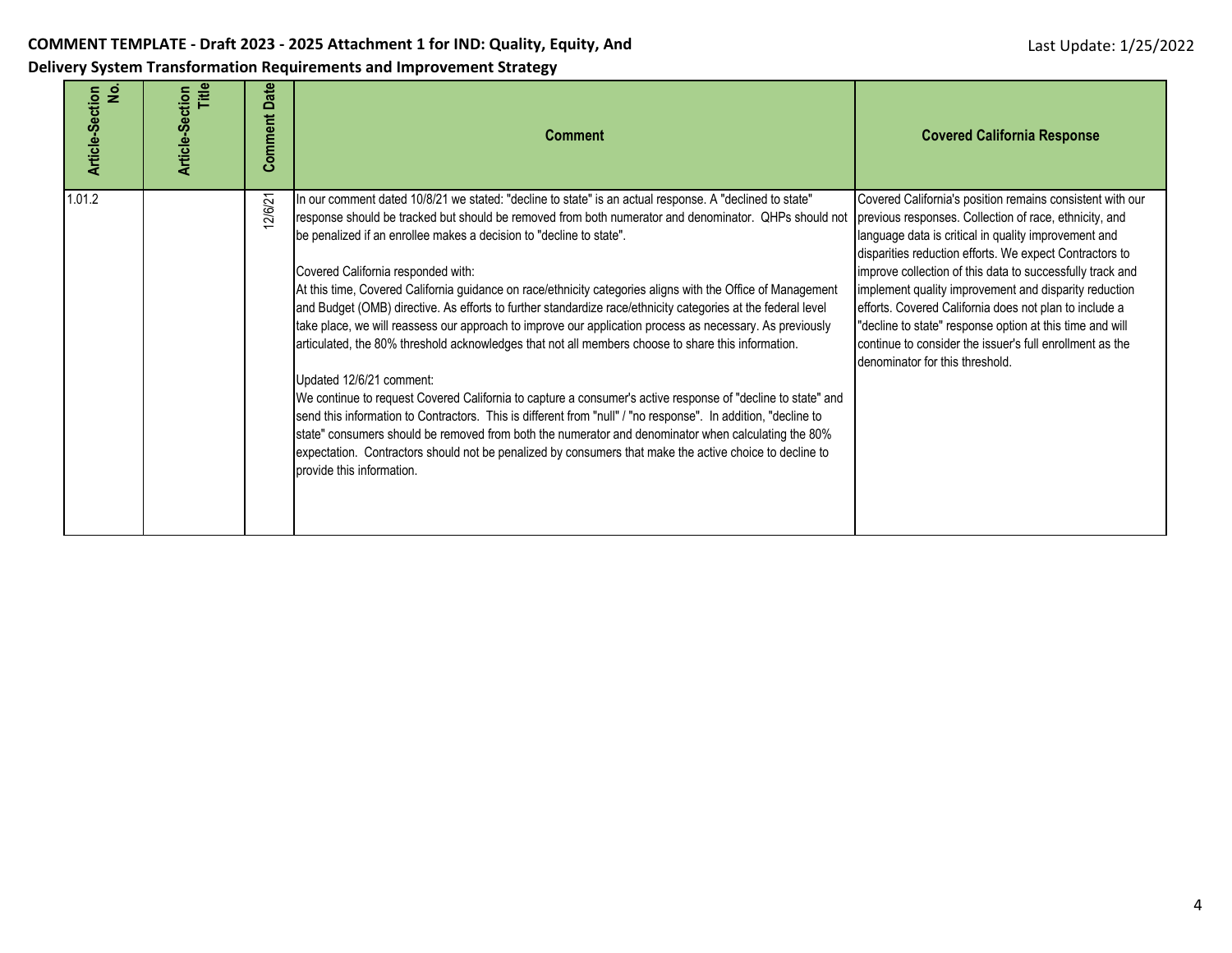| ۊ<br>Article-Section | Title<br>Article-Section | Date<br>Comment | <b>Comment</b>                                                                                                                                                                                                                                                                                                                                                                                                                                                                                                                                                                                                                                                                                                                                                                                                                                                                                                                                                                                                                                                                                                                                                                                                                                                                                                                                                                                                                                                                                                                                                                                                                                       | <b>Covered California Response</b>                                                                                                                                                                          |
|----------------------|--------------------------|-----------------|------------------------------------------------------------------------------------------------------------------------------------------------------------------------------------------------------------------------------------------------------------------------------------------------------------------------------------------------------------------------------------------------------------------------------------------------------------------------------------------------------------------------------------------------------------------------------------------------------------------------------------------------------------------------------------------------------------------------------------------------------------------------------------------------------------------------------------------------------------------------------------------------------------------------------------------------------------------------------------------------------------------------------------------------------------------------------------------------------------------------------------------------------------------------------------------------------------------------------------------------------------------------------------------------------------------------------------------------------------------------------------------------------------------------------------------------------------------------------------------------------------------------------------------------------------------------------------------------------------------------------------------------------|-------------------------------------------------------------------------------------------------------------------------------------------------------------------------------------------------------------|
| 1.01.2               |                          | 2/6/21          | In our comment dated 10/8/21 we stated: The capturing of spoken and written language is critical to meeting<br>the expectations of the agreement (including Attachment 7). We request Covered California take steps<br>towards requiring these fields on the application, as permitted by law. Capturing this information at time of<br>enrollment is most appropriate and alleviates administrative burden on plans to collect this information that<br>Covered California could have access to. In addition, there may be requirements for NCQA MHCD and/or<br>Health Equity regarding the capturing of this enrollment information which is most appropriately collected at<br>time of enrollment by Covered California.<br>Covered California responded: At this time, Covered California guidance on race/ethnicity categories aligns<br>with the Office of Management and Budget (OMB) directive. As efforts to further standardize race/ethnicity<br>categories at the federal level take place, we will reassess our approach to improve our application process<br>as necessary.<br>Updated 12/6/21 comment:<br>The requirements of Attachment 1 are to capture information on at least 80% of enrollees. The application is<br>the most effective place to obtain this information. Capturing this information at time of enrollment is most<br>appropriate and alleviates administrative burden on plans to collect this information that Covered California<br>could have access to. We request Covered California take steps towards requiring fields for race, ethnicity,<br>and language at time of application, as permitted by law. | Covered California is committed to improving collection of<br>race, ethnicity, and language data. As previously stated,<br>these fields will remain optional in the enrollment<br>application at this time. |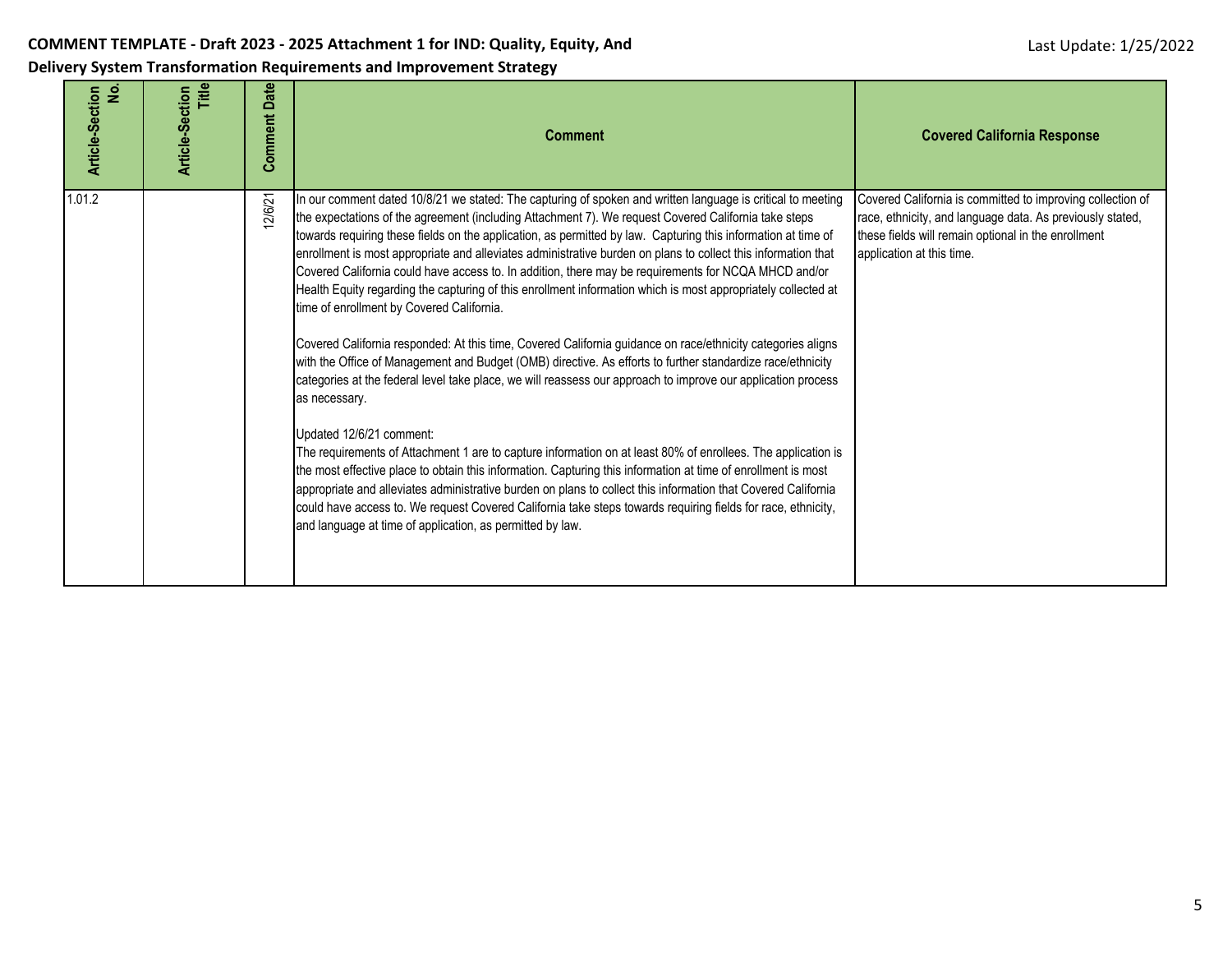| Delivery System Transformation Requirements and Improvement Strategy |  |  |  |
|----------------------------------------------------------------------|--|--|--|
|                                                                      |  |  |  |

| Article-Section<br>$\overline{2}$ | Title<br>Article-Section                                                        | ate<br>≏<br>Comment | <b>Comment</b>                                                                                                                                                                                                                                                                            | <b>Covered California Response</b>                                                                                                                                                                                                                                                                                                                          |
|-----------------------------------|---------------------------------------------------------------------------------|---------------------|-------------------------------------------------------------------------------------------------------------------------------------------------------------------------------------------------------------------------------------------------------------------------------------------|-------------------------------------------------------------------------------------------------------------------------------------------------------------------------------------------------------------------------------------------------------------------------------------------------------------------------------------------------------------|
| 1.01.2                            |                                                                                 | 2/6/21              | We appreciate Covered California's response to our comment dated 10/8/21 and look forward to partnering<br>with Covered California to finalize potential requirement changes in the HEI data format for language fields by performance standard needs without modifying<br>April 1, 2022. | Covered California is open to solutions that meet<br>specifications at this time.                                                                                                                                                                                                                                                                           |
| 1.02.1                            | <b>Disparities</b><br>Measurement:<br><b>Patient Level Data</b><br><b>IFile</b> | 2/6/21              | We appreciate the addition of two new metrics: pre-natal and post-natal depression screen and follow-up as a Thank you for your comment.<br>strategy for combatting disparities in maternal health outcomes, particularly for Black women for whom<br>disparities are persistent.         |                                                                                                                                                                                                                                                                                                                                                             |
| 1.02.2 1)                         |                                                                                 | 2/6/21              | Comprehensive Diabetes Care: HbA1c Testing (NQF #0057) was removed in HEDIS MY2022 and replaced<br>by a new measure - Hemoglobin A1c Control for Patients With Diabetes (HBD). We recommend aligning<br>with the nationally recognized measure for reporting consistency.                 | The HbA1c Testing measure continues to be appropriate<br>for diabetes care health disparities assessment, which is a<br>different purpose than general performance accountability.<br>Given the importance of this measure in disparities<br>reduction efforts, Covered California intends to keep this<br>measure as part of our measure set at this time. |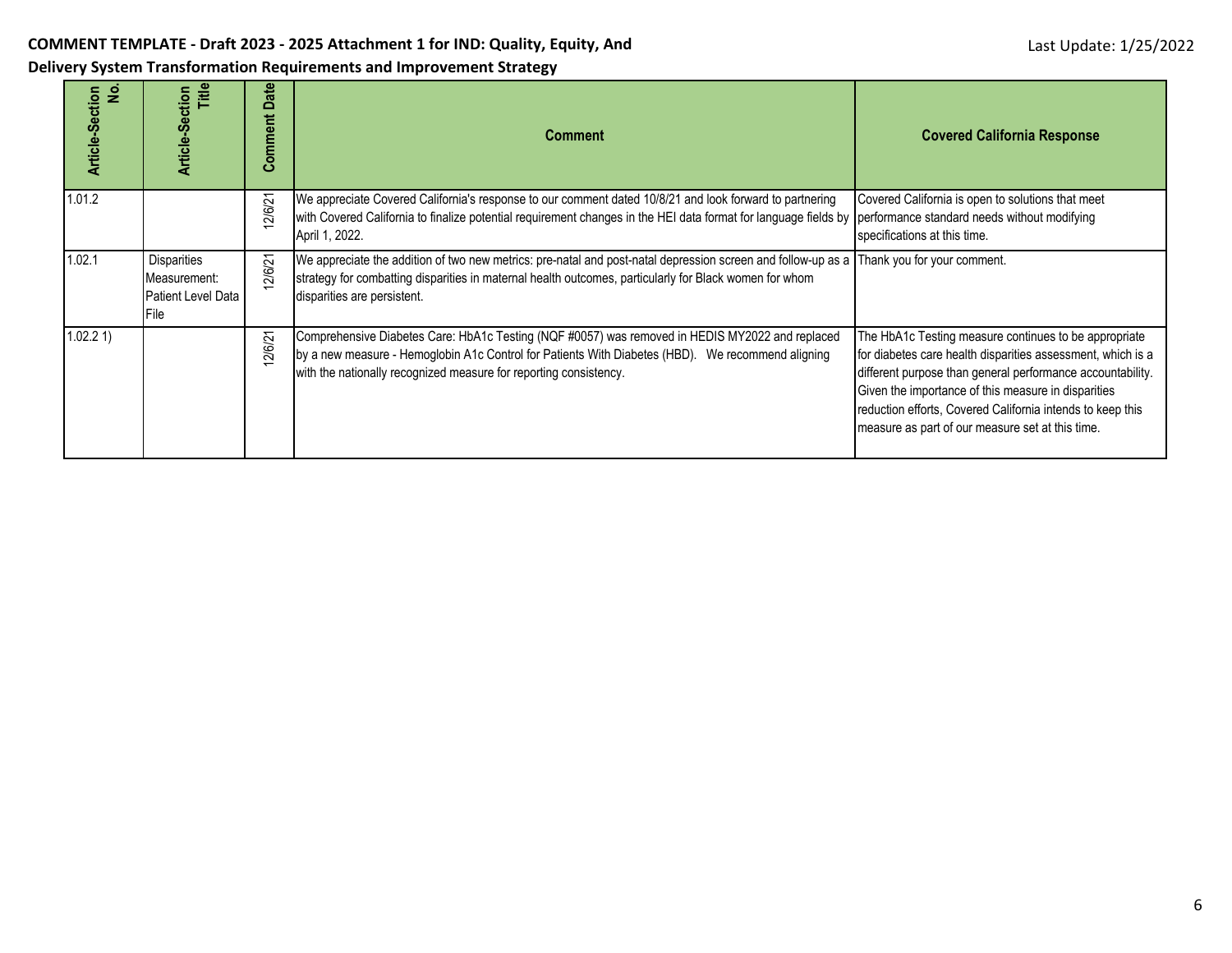| Article-Section<br>ş | Title<br>Article-Section                        | Date<br>Comment | Comment                                                                                                                                                                                                                                                                                                                                                                                               | <b>Covered California Response</b>                                                                                                                                              |
|----------------------|-------------------------------------------------|-----------------|-------------------------------------------------------------------------------------------------------------------------------------------------------------------------------------------------------------------------------------------------------------------------------------------------------------------------------------------------------------------------------------------------------|---------------------------------------------------------------------------------------------------------------------------------------------------------------------------------|
| 1.02.23              |                                                 | 12/6/21         | We recommend removing "Avoidable Ambulatory Emergency Room (ER) Visits per 1000)" from the measure<br>set as it is not nationally recognized measure with a standardized methodology. Validating reporting on a<br>new measure requires internal reporting for comparison that is not developed using a methodology that is<br>unknown.                                                               | Covered California will remove the measure at this time but<br>pursue identification of a similar valid and reliable measure<br>for avoidable ambulatory emergency room visits. |
| 1.03.1               | <b>Disparities</b><br>Reduction<br>Intervention | 12/6/21         | We support Covered California's proposed contract revision which eliminates language to the effect that<br>Covered CA and Contractor will establish "mutually agreed upon multi-year disparities targets," and replaces<br>it with "Contractors will meet a multi-year disparities reduction target." The new language reflects Covered<br>California's more proactive stance on quality improvement. | Thank you for your comment.                                                                                                                                                     |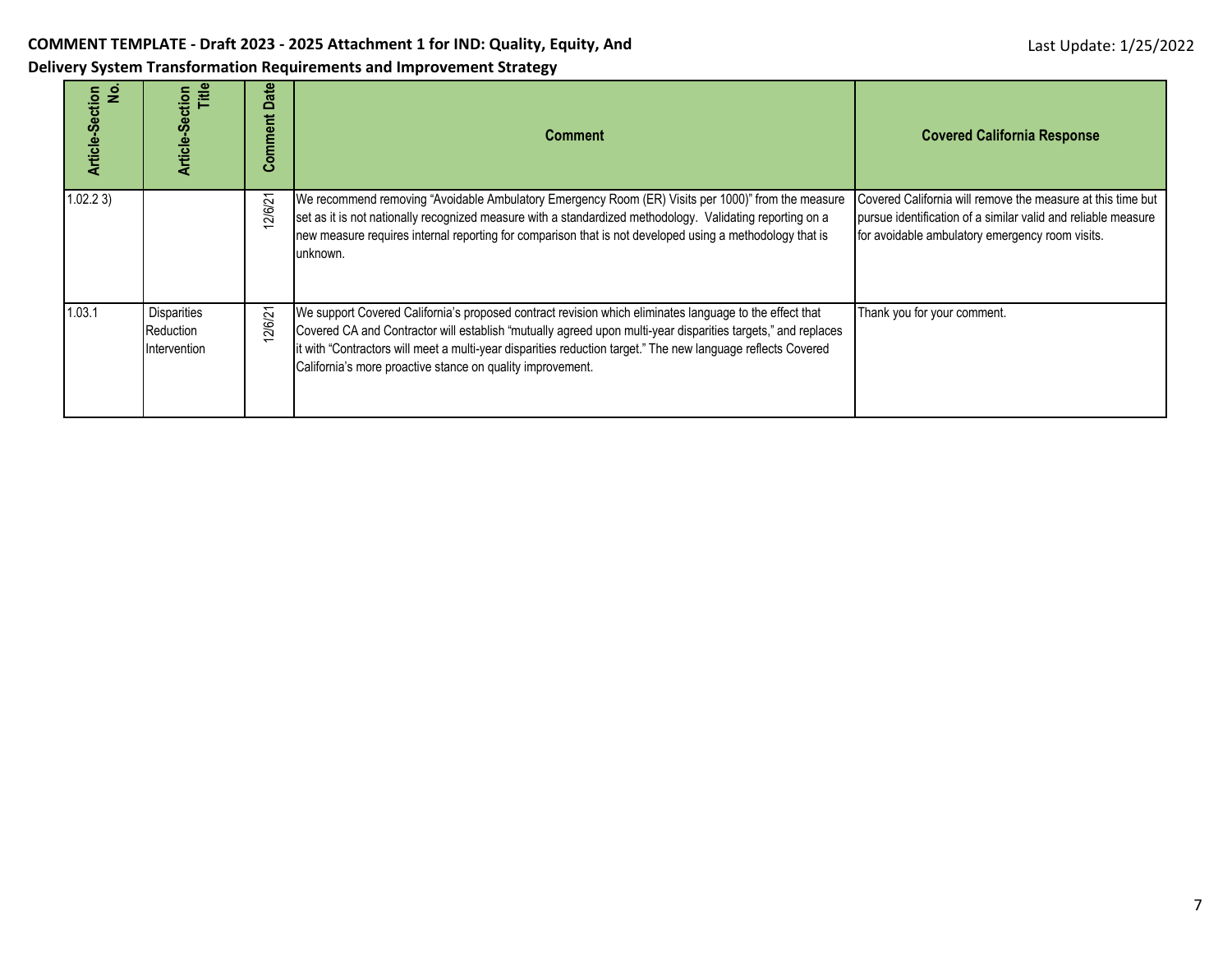**Delivery System Transformation Requirements and Improvement Strategy**

| <u>ي</u><br>Article-Section | Title<br>Article-Section                                     | <b>Comment Date</b> | <b>Comment</b>                                                                                                                                                                                                                                                                                                                                                                                                                                                                                                   | <b>Covered California Response</b>                                                                                                                                                                                                                                                     |
|-----------------------------|--------------------------------------------------------------|---------------------|------------------------------------------------------------------------------------------------------------------------------------------------------------------------------------------------------------------------------------------------------------------------------------------------------------------------------------------------------------------------------------------------------------------------------------------------------------------------------------------------------------------|----------------------------------------------------------------------------------------------------------------------------------------------------------------------------------------------------------------------------------------------------------------------------------------|
| 2.01.1                      | <b>Behavioral Health</b><br>Provider Network                 | 2/6/21              | We are not familiar with the Network Management reports Contractors are required to file in accordance with<br>the three-year NCQA accreditation cycle. What do those reports entail and will those reports be made public<br>at no cost?                                                                                                                                                                                                                                                                        | Covered California will continue to look for opportunities to<br>make information on health plan performance on our<br>contract requirements available, potentially through AB 929<br>public reporting or other reporting mechanisms.                                                  |
| 2.01.2                      | Offering<br>Telehealth for<br>Behavioral Health:             | 2/6/21              | We are concerned by new contract language authorizing a cost share "equal to or less than the cost share for<br>in-person behavioral health services," as the ability to charge a lower cost-share for telehealth services could<br>disincentivize individuals from seeking medically necessary services delivered in-person.                                                                                                                                                                                    | Covered California is continuing to explore options for<br>standardizing cost shares for telehealth services. We<br>coordinated with DMHC on the proposed telehealth<br>requirements and the cost shares for telehealth services to<br>ensure these requirements follow DMHC guidance. |
| 2.01.3                      | Promoting Access<br>to Behavioral<br><b>Health Services:</b> | 12/6/21             | We appreciate additional requirements related to patient education on the availability of mild-to-moderate<br>mental health services. Plans should also be required to educate providers about these services to ensure<br>they are aware of these services and able to make referrals. We appreciate encouragement for<br>plans/providers to use a common screening tools such as the PHQ-2, 9.                                                                                                                 | Covered California will add a requirement for QHP issuers<br>to inform providers about behavioral health services and<br>referral options.                                                                                                                                             |
| 2.01.3                      |                                                              | 12/6/21             | We request bullet 1) have the sentence end at "on key Enrollee pages;" and "such as the home page in its<br>member portal and the provider directory page" be removed.<br>While we agree that that displaying information of coverage is important we are concerned that the location<br>on the home page of its member portal and provider director page may not over the course of the agreement<br>be most appropriate. Current draft language could be interpreted to be prescriptive of where it is placed. | We do not believe current draft language is prescriptive on<br>where a QHP issuer must display coverage of behavioral<br>health services. The member portal and the provider<br>directory page are examples of key Enrollee pages.                                                     |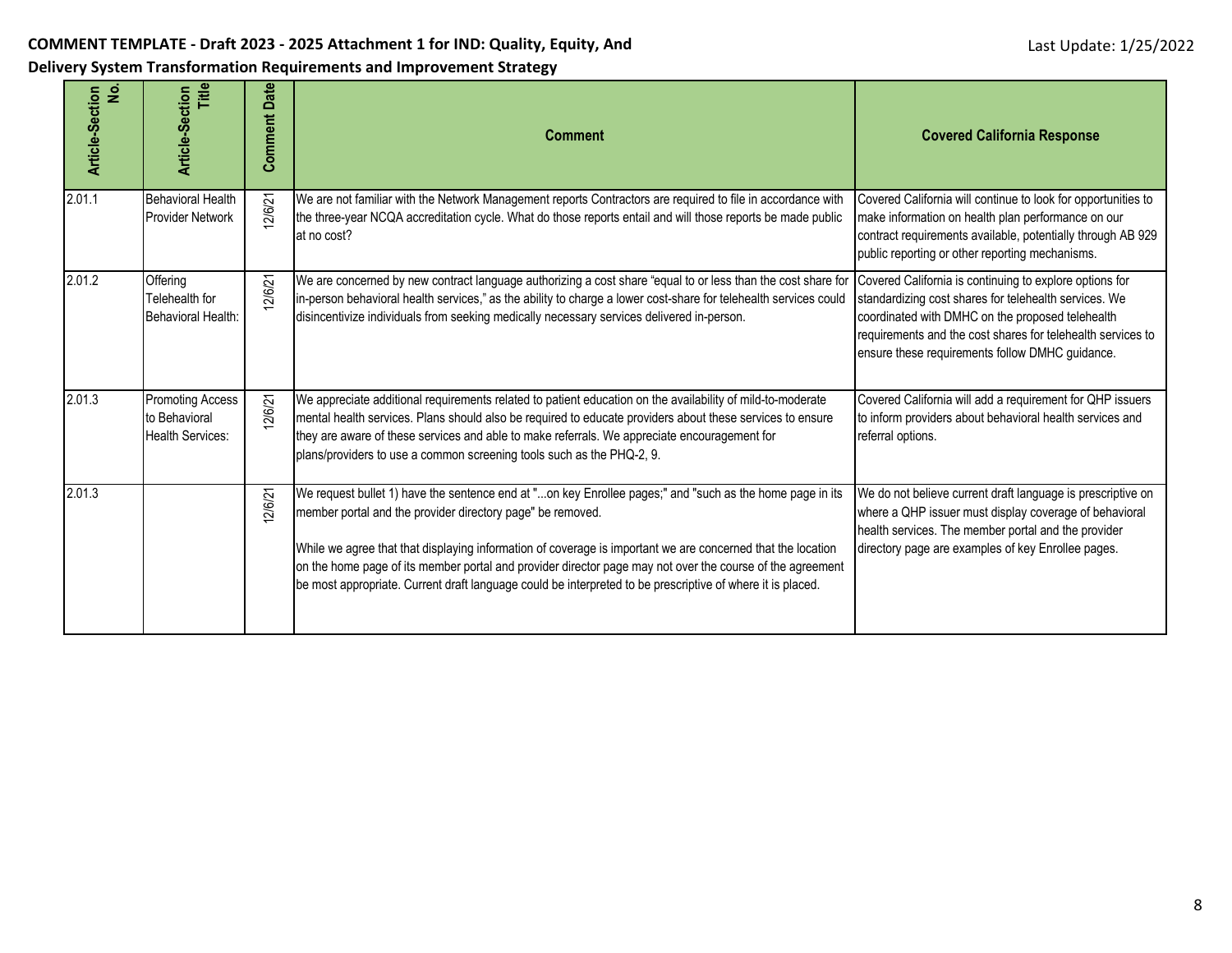| $\dot{z}$<br>Article-Section | Article-Section<br>Title | Date<br>Comment | <b>Comment</b>                                                                                                                                                                                                                                                                                                                                                                                                                                                                                                                                                                                                                                                                                                                                                                                                                                                                                                                                              | <b>Covered California Response</b>                                                                                                                                                                                                                                           |
|------------------------------|--------------------------|-----------------|-------------------------------------------------------------------------------------------------------------------------------------------------------------------------------------------------------------------------------------------------------------------------------------------------------------------------------------------------------------------------------------------------------------------------------------------------------------------------------------------------------------------------------------------------------------------------------------------------------------------------------------------------------------------------------------------------------------------------------------------------------------------------------------------------------------------------------------------------------------------------------------------------------------------------------------------------------------|------------------------------------------------------------------------------------------------------------------------------------------------------------------------------------------------------------------------------------------------------------------------------|
| 2.02.1                       |                          | 12/6/21         | We recommend specifying that the depression screening tool data is collected by primary care providers.<br>The intent of the PHQ-2 and PHQ-9 tools is for them to be used by a primary care provider as a screening.<br>Once the member is seeing a Behavioral Health provider, they do a comprehensive assessment which is not<br>synonymous with screening.<br>In addition, we recommend adding the option to report data collected by a vendor to the requirement. There<br>are behavioral health support tools that use this screening assessment that the member then brings to the<br>provider. Suggested language:<br>Contractor must work with its contracted vendors or primary care providers to collect Depression Screening<br>and Follow-Up Plan (NQF #0418) measure results for its Enrollees<br>and report results in the annual application for certification. Contractor must engage with Covered California<br>to review its performance. | Covered California will revise the language to " work with<br>its contracted providers, including primary care providers, to<br>collect" We understand that depression screening can be<br>completed by several types of providers in addition to<br>primary care providers. |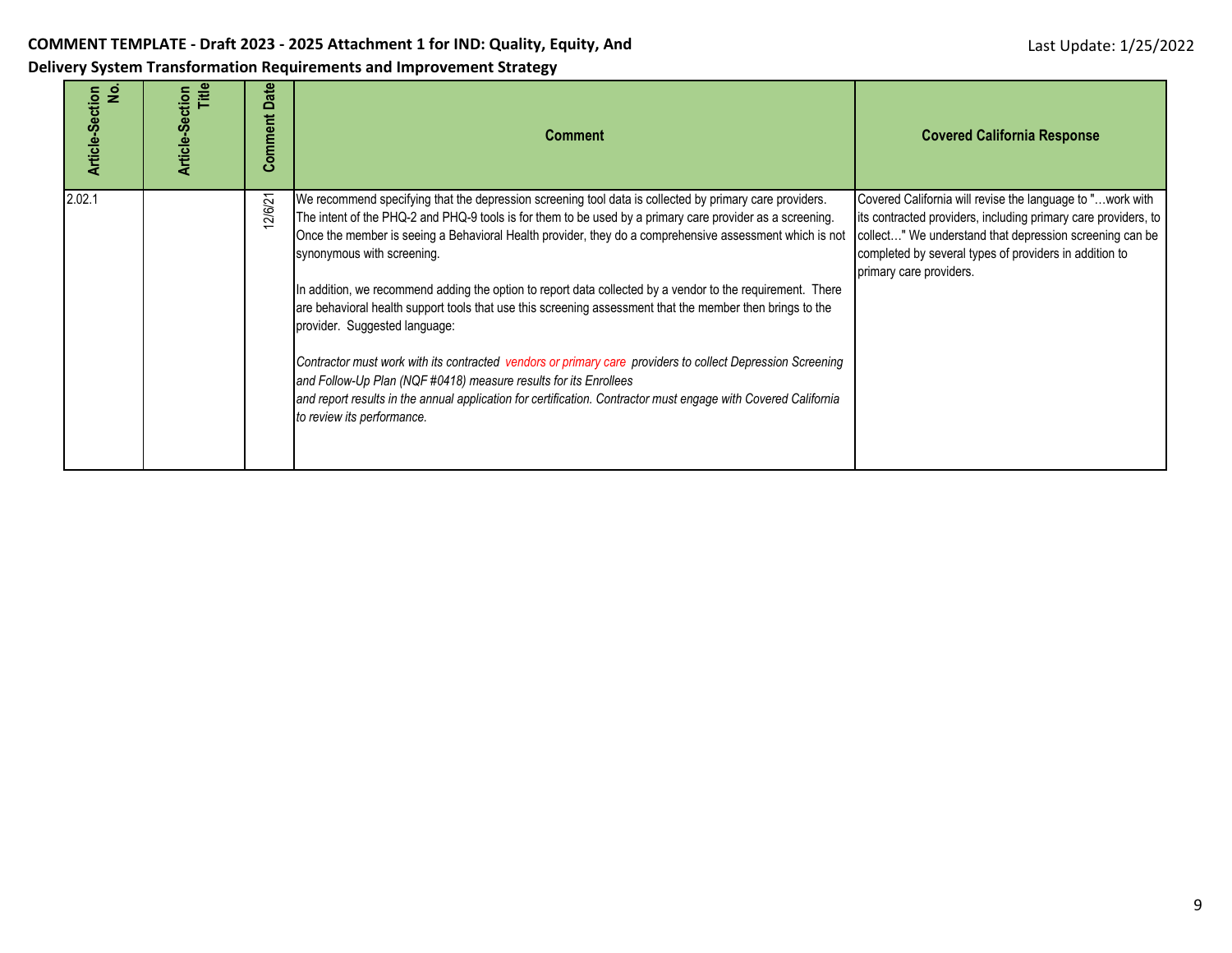| <u>ٰء</u><br><b>Article-Section</b> | <b>Article-Section</b><br>Title         | <b>Comment Date</b> | <b>Comment</b>                                                                                                                                                                                                                                                                                                                                                                                                                                                                                                                                                                                                                                                                                                                                                                                                                                                                                                                                                                                                                                                                                                                                                                                                                                                                                                                                                                                                                                                                                                                                                                                                                                                                                                                                                                                                                                                                                                                                                                                                                                                                                                                                                                                                                                                                                                                                             | <b>Covered California Response</b>                                                                                                                                                                                                                                                                                                              |
|-------------------------------------|-----------------------------------------|---------------------|------------------------------------------------------------------------------------------------------------------------------------------------------------------------------------------------------------------------------------------------------------------------------------------------------------------------------------------------------------------------------------------------------------------------------------------------------------------------------------------------------------------------------------------------------------------------------------------------------------------------------------------------------------------------------------------------------------------------------------------------------------------------------------------------------------------------------------------------------------------------------------------------------------------------------------------------------------------------------------------------------------------------------------------------------------------------------------------------------------------------------------------------------------------------------------------------------------------------------------------------------------------------------------------------------------------------------------------------------------------------------------------------------------------------------------------------------------------------------------------------------------------------------------------------------------------------------------------------------------------------------------------------------------------------------------------------------------------------------------------------------------------------------------------------------------------------------------------------------------------------------------------------------------------------------------------------------------------------------------------------------------------------------------------------------------------------------------------------------------------------------------------------------------------------------------------------------------------------------------------------------------------------------------------------------------------------------------------------------------|-------------------------------------------------------------------------------------------------------------------------------------------------------------------------------------------------------------------------------------------------------------------------------------------------------------------------------------------------|
| 2.03                                | Opioids                                 | 12/6/21             | We appreciate the contract revisions emphasizing a more individualized approach to treatment planning.<br>However, we continue to be concerned about the emphasis on reducing access to prescription opioids in<br>response to the overdose epidemic. As we have said before, strict prescribing limits and unmeasured tapers<br>have the unintended effect of reducing access to medically necessary medications for people experiencing<br>pain. Even when strict limits are not incorporated, the continuous emphasis on such measures has already<br>led and will continue to lead prescribers to limit access to medications to avoid potential liability. As such, we<br>strongly oppose blanket language to "implement quantity limits for new starts," as these quantity limits are<br>arbitrary and do not take into account individual differences in terms of medical circumstances surrounding<br>the use of opioids and/or individual differences in metabolism. Alternatively, we propose that Covered<br>California require QHPs to take steps to prevent development of opioid use disorders by incorporating the<br>following language: "Ensure prescribers are using appropriate medical standards of care to determine need<br>for and proper dosage of opioids for pain management while avoiding mandatory tapers. When clinically<br>appropriate, support and eliminate barriers such as prior authorization for non-pharmacological approaches<br>to pain management."<br>With regards to managing the use of opioids, we find the language confusing. How can providers be told to<br>"avoid mandatory tapers," while also being told "for continuing opioid therapy, tapering down or off opioid<br>therapy; transition to buprenorphine or add non-opioid options." This language is confusing and seemingly<br>contradictory. Additionally, we would note that chiropractic care if not done properly can increase the need for<br>pain management. We are also concerned with the addition of chiropractic care as a benefit. Because<br>chiropractic care is not an essential health benefit under the Affordable Care Act, we would want to better<br>understand the financial implications of adding this particular benefit and have assurance that this benefit<br>would not be used for anything beyond pain management. | Covered California has revised the language in 2.03.1 to be<br>more clear, remove the statement "implement quantity<br>limits for new starts", emphasize non-pharmacological<br>approaches to pain management, remove the reference to<br>chiropractic care, and emphasize that providers should be<br>following appropriate standards of care. |
| 2.04                                | <b>Behavioral Health</b><br>Integration | 12/6/21             | We appreciate the encouragement to use best practices collaborative care models to support behavioral<br>health integration with primary care.                                                                                                                                                                                                                                                                                                                                                                                                                                                                                                                                                                                                                                                                                                                                                                                                                                                                                                                                                                                                                                                                                                                                                                                                                                                                                                                                                                                                                                                                                                                                                                                                                                                                                                                                                                                                                                                                                                                                                                                                                                                                                                                                                                                                             | Thank you.                                                                                                                                                                                                                                                                                                                                      |
| Article 3                           | Introduction                            | 12/6/21             | We request the last sentence be changed to something similar to the following to better reflect more<br>appropriately a QHPs responsibility since enrollees may refuse to engage with QHPs. In addition, clarifying<br>difference of utilizing services which is very broad from obtaining services of providers.<br>Please consider changing to:<br>QHP Issuers are responsible for identifying opportunities, conducting outreach, and attempting to engage for<br>the health of all Enrollees, not just Enrollees who obtain services from providers.                                                                                                                                                                                                                                                                                                                                                                                                                                                                                                                                                                                                                                                                                                                                                                                                                                                                                                                                                                                                                                                                                                                                                                                                                                                                                                                                                                                                                                                                                                                                                                                                                                                                                                                                                                                                   | Thank you for your suggestions. Covered California will<br>adjust the contract language to clarify our intent.                                                                                                                                                                                                                                  |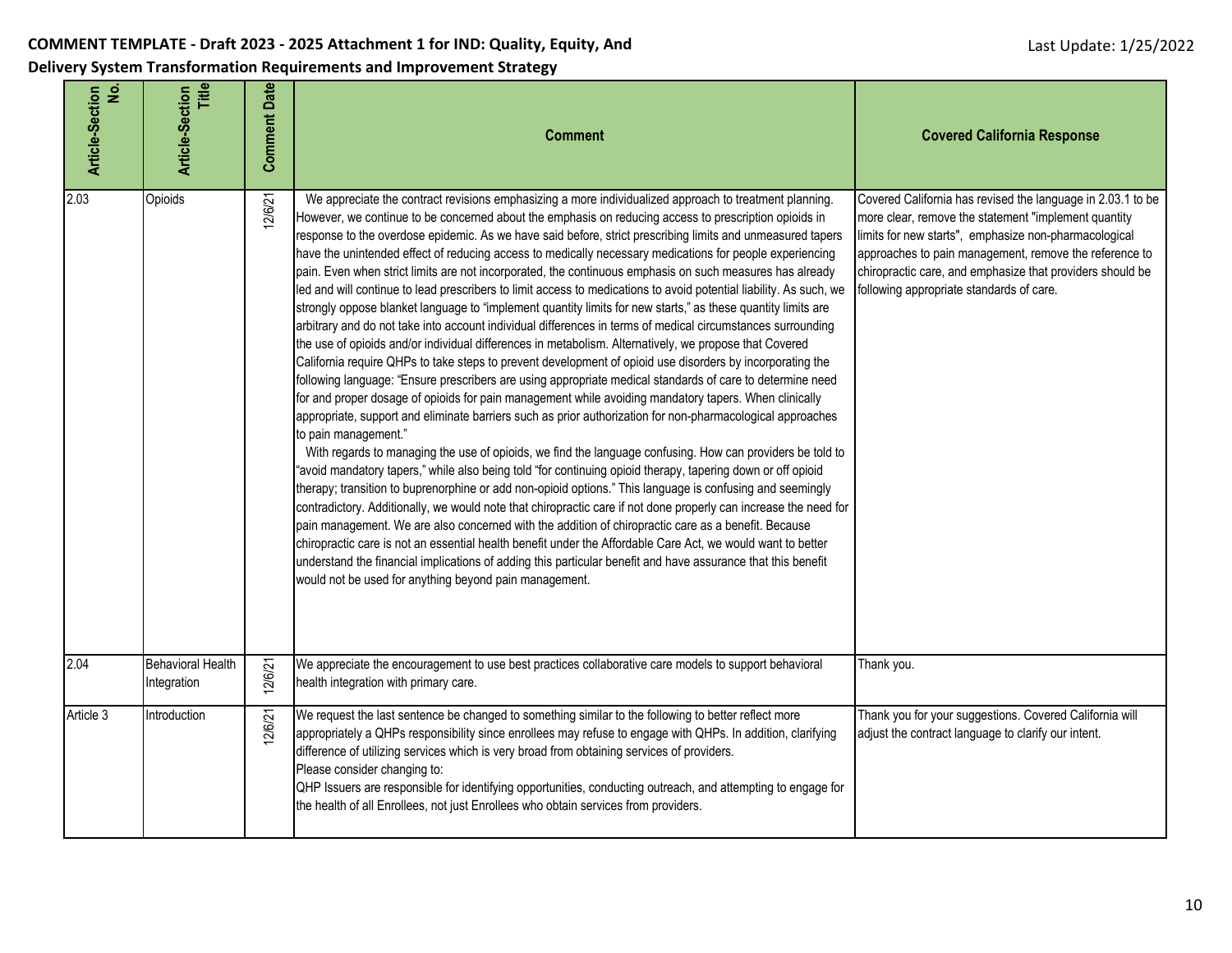| Article-Section<br>No. | Title<br>Article-Section | <b>Comment Date</b> | <b>Comment</b>                                                                                                                                                                                                                                                                                                                                                                                                                                                                                                                                                                                                                                                                                                                                                                                                                                                                                                                                                                                                                                                                                                                                                                                                                                                                                                                                                                                                                                                                                                                                                                                                                                                                                                                                                                                                                                                                                                                | <b>Covered California Response</b>                                                                                                                                                                                                                       |
|------------------------|--------------------------|---------------------|-------------------------------------------------------------------------------------------------------------------------------------------------------------------------------------------------------------------------------------------------------------------------------------------------------------------------------------------------------------------------------------------------------------------------------------------------------------------------------------------------------------------------------------------------------------------------------------------------------------------------------------------------------------------------------------------------------------------------------------------------------------------------------------------------------------------------------------------------------------------------------------------------------------------------------------------------------------------------------------------------------------------------------------------------------------------------------------------------------------------------------------------------------------------------------------------------------------------------------------------------------------------------------------------------------------------------------------------------------------------------------------------------------------------------------------------------------------------------------------------------------------------------------------------------------------------------------------------------------------------------------------------------------------------------------------------------------------------------------------------------------------------------------------------------------------------------------------------------------------------------------------------------------------------------------|----------------------------------------------------------------------------------------------------------------------------------------------------------------------------------------------------------------------------------------------------------|
| Article 3              | Population Health        | 2/6/21              | While we understand the attraction and potential benefits of adopting risk stratification as part of a broader<br>Population Health Management (PHM) strategy, we are troubled by reports of racial bias in many of these<br>types of algorithms. Whereas most health systems choose "cost" as the proxy for "health," evidence shows<br>that Black patients consistently generate fewer costs than White patients at the same level of health. The<br>reasons are widespread and varying from unequal access to health care and treatment to a well-founded<br>mistrust of health care institutions as a result of historic and systemic racism by health care organizations<br>and institutions including a shameful history of discrimination, experimentation, and exploitation of Black and<br>Indigenous bodies that impacts the quality of care that people of color receive today to documented<br>undertreatment of women and persons of color . This mistreatment also extends to persons with disabilities<br>and LGBTQ+ communities. For example, psychiatry classified homosexuality as a mental disorder until 1973<br>and continues to pathologize transgender identities today.<br>Unfortunately, while the review of Obermeyer et al. was extremely informative, because most clinical<br>algorithms are treated as "proprietary," the underlying formulas and identified outcomes are not transparent<br>and therefore subject to objective or academic review. Patients and communities are willing and interested in<br>engaging with health systems on population health management strategies and interventions. But they must<br>have access to the data and underlying assumptions that underpin decisions regarding resource allocation in<br>order to truly assist health and health related organizations in meeting their Triple Aim objectives.<br>ARTICLE 3, 12-6-21 COMMENT CONTINUED NEXT ROW | Covered California is committed to reducing algorithm bias<br>within Population Health Management. We will continue to<br>explore your recommendations as we develop and<br>strengthen this requirement during the 2024 amendment<br>process and beyond. |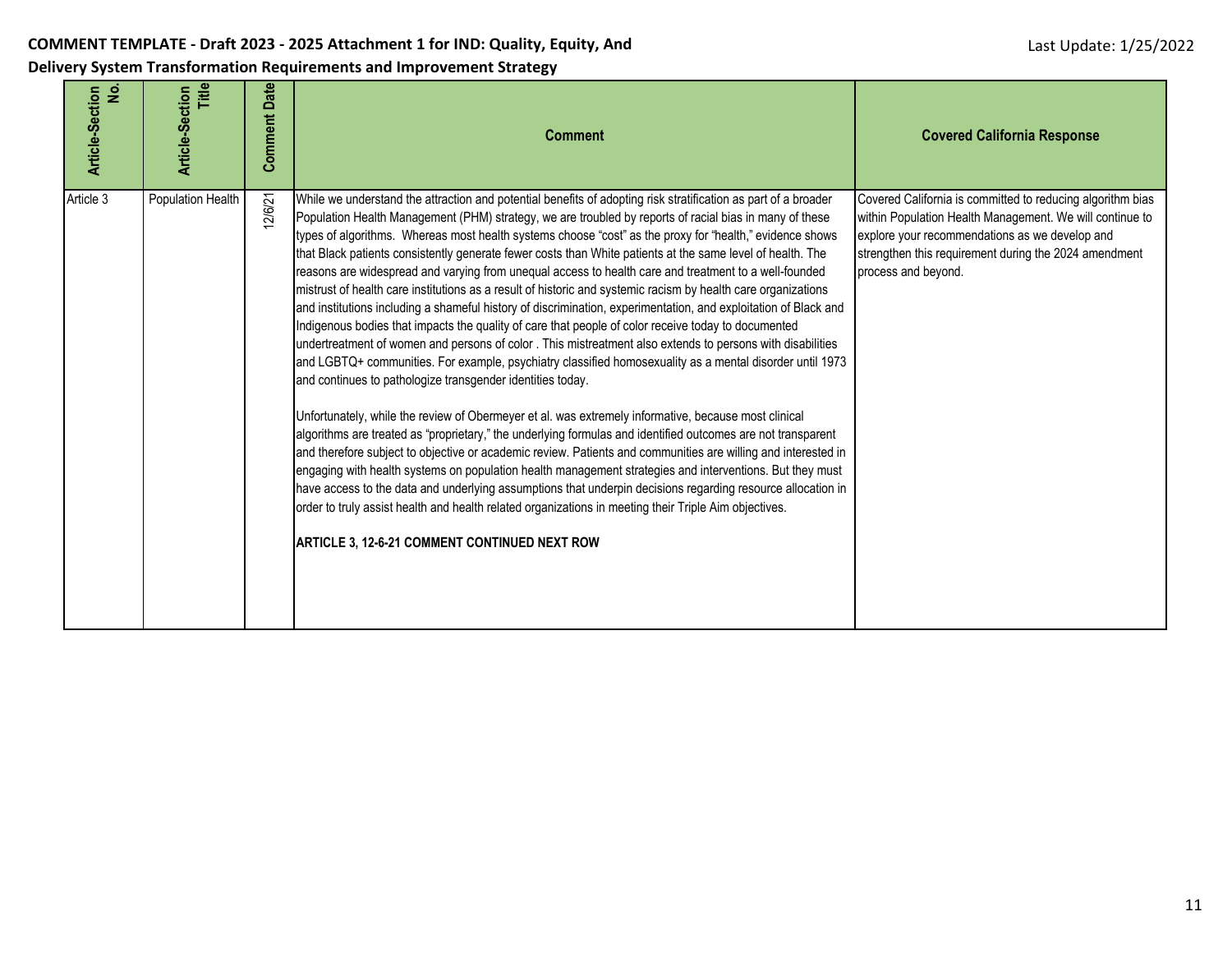|  |  |  | Delivery System Transformation Requirements and Improvement Strategy |
|--|--|--|----------------------------------------------------------------------|
|--|--|--|----------------------------------------------------------------------|

| Article-Section<br><u>ٰی</u> | Title<br><b>Article-Section</b> | <b>Comment Date</b> | <b>Comment</b>                                                                                                                                                                                                                                                                                                                                                                                                                                                                                                                                                                                                                                                                                                                                                                                                                                                                                                                                                                                                                                                                                                                                                                                                                                                                                                                                                                                                                                                                                                                                                               | <b>Covered California Response</b>                                                                                                                                                                                                                       |
|------------------------------|---------------------------------|---------------------|------------------------------------------------------------------------------------------------------------------------------------------------------------------------------------------------------------------------------------------------------------------------------------------------------------------------------------------------------------------------------------------------------------------------------------------------------------------------------------------------------------------------------------------------------------------------------------------------------------------------------------------------------------------------------------------------------------------------------------------------------------------------------------------------------------------------------------------------------------------------------------------------------------------------------------------------------------------------------------------------------------------------------------------------------------------------------------------------------------------------------------------------------------------------------------------------------------------------------------------------------------------------------------------------------------------------------------------------------------------------------------------------------------------------------------------------------------------------------------------------------------------------------------------------------------------------------|----------------------------------------------------------------------------------------------------------------------------------------------------------------------------------------------------------------------------------------------------------|
| Article 3                    | Population Health               | 12/6/21             | <b>CONTINUED ARTICLE 3, 12-6-21 COMMENT</b><br>Future algorithms should be based on health conditions, risk factors, and disease progressions rather than<br>just utilization and cost which is not an accurate measure of health risk for communities of color and<br>vulnerable communities who are less likely to utilize care. Covered California should provide a standardized,<br>validated tool as a floor for plans, health and health related organizations to use to assess and manage risk,<br>then let organizations add to it. Risk should not change when people move from plan to plan or system to<br>system. Because a lot of these models have racial, age and disability-related bias built in therefore each plan<br>and/or organization should be required to publish their model so it's fully transparent and researchers can<br>understand the models and make improvements. Additionally, plans should be required and incentivized to<br>use broad assessment tools such as PRAPARE and trauma screenings to ensure plans and providers<br>adequately capture the needs of the entire population.<br>While it is not sufficient for population health measures to focus exclusively on "at-risk populations" with high<br>medical needs, it is important to include a focus on these populations. At the same time, the basic preventive<br>care needs of such populations should also not be neglected: it does not do much good to manage the care<br>associated with an organ transplant if someone neglects basic cancer screenings or asthma. | Covered California is committed to reducing algorithm bias<br>within Population Health Management. We will continue to<br>explore your recommendations as we develop and<br>strengthen this requirement during the 2024 amendment<br>process and beyond. |
| 3.02                         |                                 | 2/6/21              | In our comments dated 10/8/21 we stated "While this states "enrollees", should clarification be made that<br>such promotion cannot be made in sales materials, etc.?"<br>Covered California responded: Covered California would appreciate more information and context for this<br>public comment.<br>Updated 12/6/21 comment:<br>Will Covered California permit QHP Issuers to entice consumers in the sales process about health promotion<br>like stating hypothetically they can earn up to \$ for taking healthy actions? We thought based on<br>conversation with Covered California in July 2021 that such health promotions are only able to be<br>communicated after enrollment. If Covered California will not permit this as part of the sales process we<br>request this be added for clarification.                                                                                                                                                                                                                                                                                                                                                                                                                                                                                                                                                                                                                                                                                                                                                            | Additional guidance on consumer incentive programs will<br>be shared outside of Attachment 1 with QHP issuers<br>through Plan Management.                                                                                                                |
| 3.02.1                       |                                 | 2/6/21              | We appreciate Covered California's response to our comment dated 10/8/21 and look forward to partnering<br>with Covered California in exploring the use of HEI data to meet this reporting requirement.                                                                                                                                                                                                                                                                                                                                                                                                                                                                                                                                                                                                                                                                                                                                                                                                                                                                                                                                                                                                                                                                                                                                                                                                                                                                                                                                                                      | Thank you.                                                                                                                                                                                                                                               |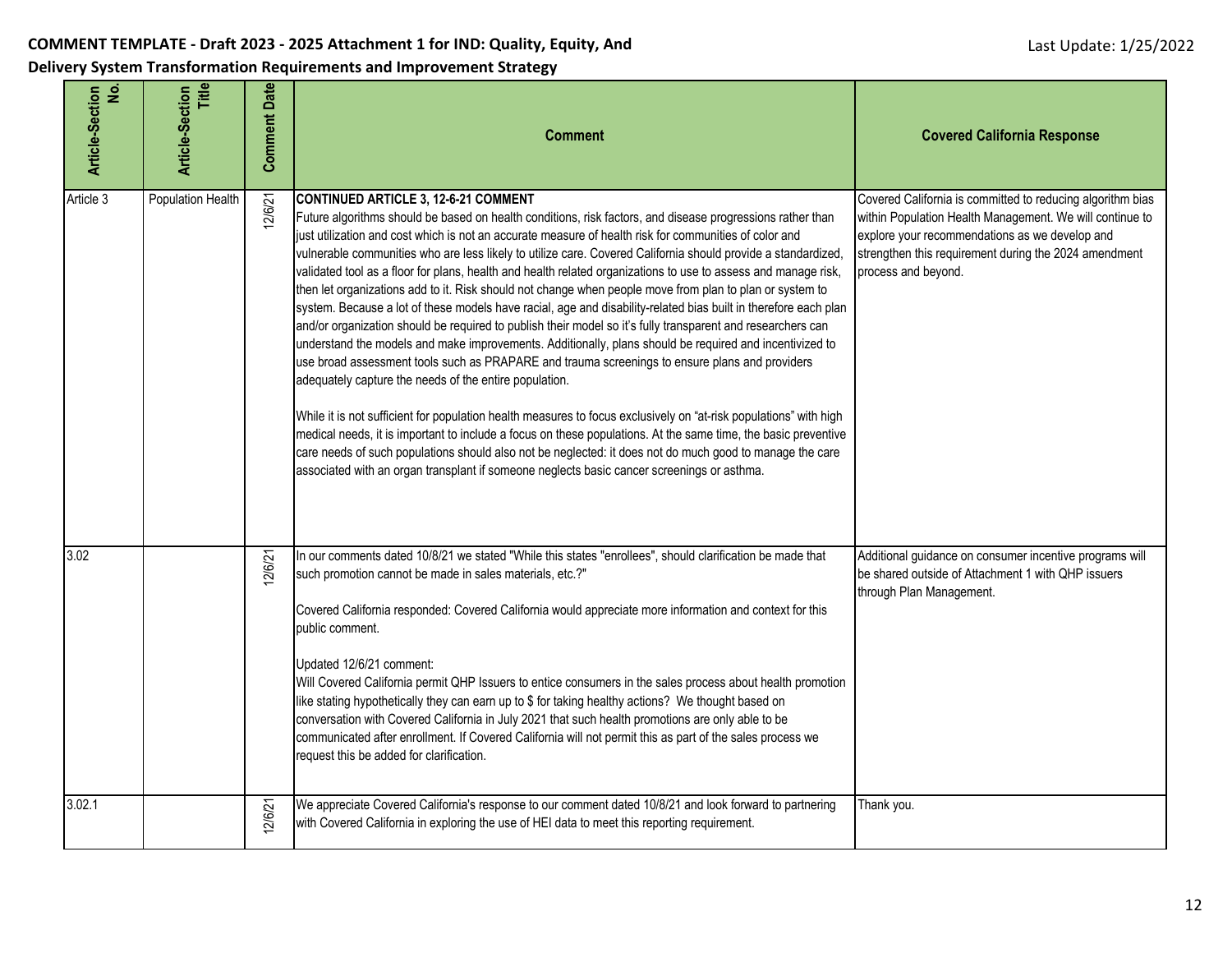| ۊ<br>Article-Section | Title<br><b>Article-Section</b>            | <b>Comment Date</b> | <b>Comment</b>                                                                                                                                                                                                                                                                                                                                                                                                                                                                                     | <b>Covered California Response</b>                                                                                                                                                                                                                            |
|----------------------|--------------------------------------------|---------------------|----------------------------------------------------------------------------------------------------------------------------------------------------------------------------------------------------------------------------------------------------------------------------------------------------------------------------------------------------------------------------------------------------------------------------------------------------------------------------------------------------|---------------------------------------------------------------------------------------------------------------------------------------------------------------------------------------------------------------------------------------------------------------|
| 3.02.2               |                                            | 12/6/21             | We appreciate Covered California's response to our comment dated 10/8/21 and look forward to partnering<br>with Covered California in exploring the use of HEI data to meet this reporting requirement.                                                                                                                                                                                                                                                                                            | Thank you.                                                                                                                                                                                                                                                    |
| 3.02.2               | <b>Diabetes</b><br>Prevention<br>Program   | 2/6/21              | We support additional contract language requiring an analysis of performance trended over time and a<br>requirement that QHPs report total eligible enrollees identified as high risk for diabetes and total eligible<br>enrollees who should have been identified as high risk for diabetes. We urge Covered California to ensure<br>this analysis is stratified by patient demographic variables including by race, ethnicity and language to ensure beyond.<br>the benefit is widely available. | Covered California will continue to explore your<br>recommendations as we develop and strengthen this<br>requirement during our 2024 amendment process and                                                                                                    |
| 3.02.2               |                                            | 12/6/21             | We recommend removing part 3 of this requirement to develop a corrective action plan. It is important to<br>collect data to establish a baseline for expected rates among Covered CA QHP issuers before implementing<br>this type of requirement.                                                                                                                                                                                                                                                  | Covered California will adjust the contract language to<br>clarify our intent in regards to the corrective action plan.<br>Our intent is to hold plans accountable and understand the<br>processes in place to address a potential gap in DPP<br>utilization. |
| 3.04                 | Social Health                              | 12/6/21             | We appreciate additional language requiring contractors to engage with Covered California to review its<br>performance on screening for and addressing health-related social needs arising from food insecurity and<br>housing instability. We continue to note that caregiving is a health risk-and that Covered California's<br>population (almost entirely adults ages 18-65, with just over half of its enrollment ages 45-64, is the prime<br>age for caregiving responsibilities.            | Covered California is committed to expanding social needs<br>screening requirements in future years.                                                                                                                                                          |
| 3.04.1               |                                            | 2/6/21              | Could Covered CA specify if the social needs screening reporting will be based on attempts or member<br>responses? We currently do offer a screening tool for food insecurity and housing instability. For privacy<br>reasons, the reporting is in aggregate not by member.                                                                                                                                                                                                                        | The proposed required reporting metrics are based on the<br>number of enrollees who complete the screening.                                                                                                                                                   |
| 4.01.1               | Encouraging the<br>use of primary<br>care: | 2/6/21              | We support Covered California's contract revision which gives consumers up to 60 days to choose a primary<br>care physician but still auto-assigning consumers if the consumer does not select a primary care provider in<br>that time period. Additionally, we support the revised contract language which states Covered California will<br>"evaluate the effectiveness of this policy with Contractor and other stakeholders.                                                                   | Thank you.                                                                                                                                                                                                                                                    |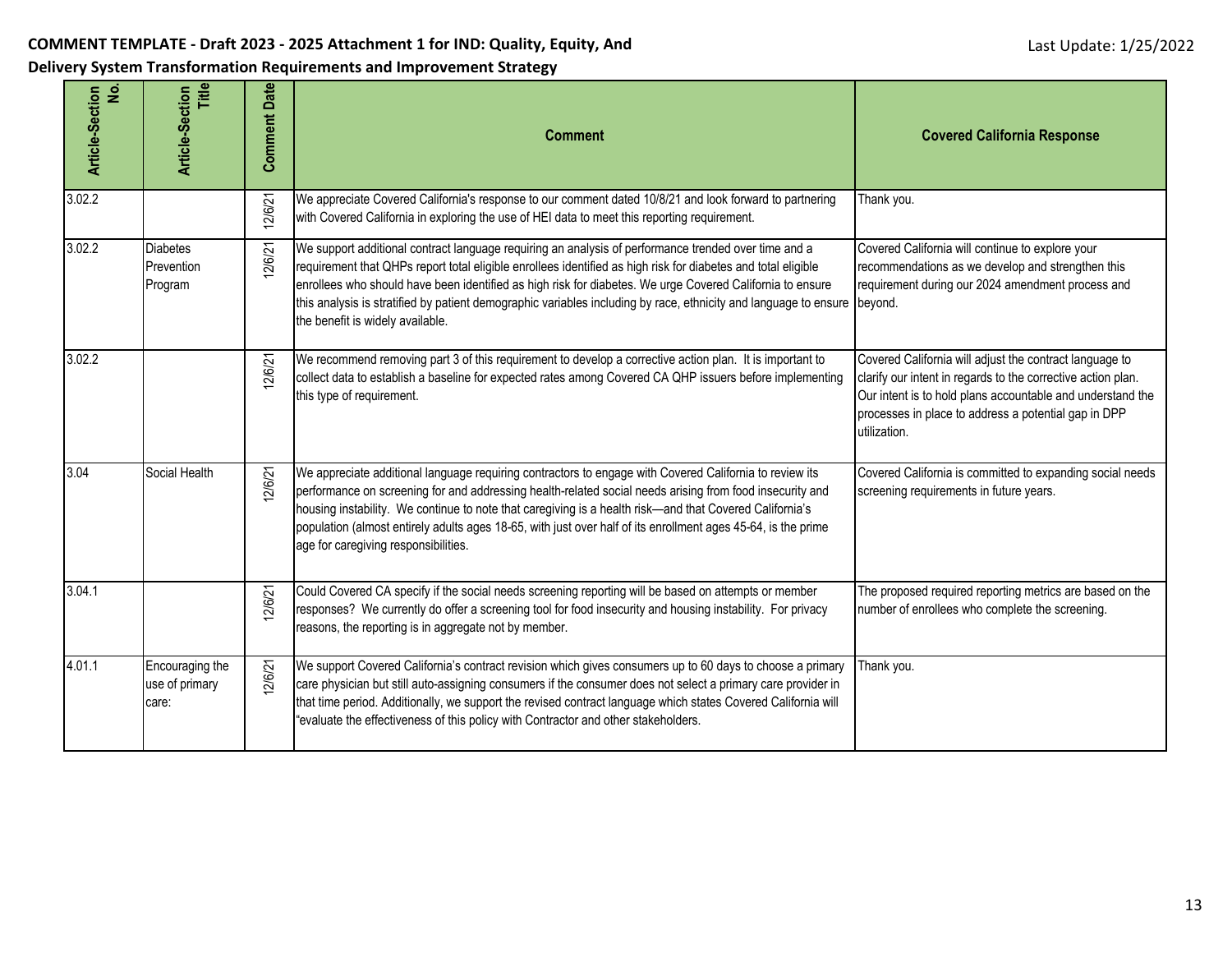| ė<br>Article-Section | Title<br><b>Article-Section</b>                          | <b>Comment Date</b>  | <b>Comment</b>                                                                                                                                                                                                                                                                                                                                                           | <b>Covered California Response</b>                                                                                                                                                                                                                                                                                                                                                                                                                                           |
|----------------------|----------------------------------------------------------|----------------------|--------------------------------------------------------------------------------------------------------------------------------------------------------------------------------------------------------------------------------------------------------------------------------------------------------------------------------------------------------------------------|------------------------------------------------------------------------------------------------------------------------------------------------------------------------------------------------------------------------------------------------------------------------------------------------------------------------------------------------------------------------------------------------------------------------------------------------------------------------------|
| 4.01.1               |                                                          | 12/6/21              | Can the 60 days for Effective Primary Care be 120 days to match Medi-Cal requirements for IHA.                                                                                                                                                                                                                                                                           | Covered California reviewed the Medi-Cal requirements for<br>an initial health assessment. We believe the purpose of<br>these two policies is different. Covered California is<br>requiring enrollees to be provisionally assigned to a primary<br>care clinician within 60 days of effectuation. We are not<br>requiring primary care clinicians to conduct initial health<br>assessments at this time.                                                                     |
| 4.01.1               |                                                          | 12/6/21              | We appreciate Covered California's response to our comment dated 10/8/21 and look forward to partnering<br>with Covered California in exploring opportunities to improve capturing member self-identified race, ethnicity,<br>and language data.                                                                                                                         | Thank you.                                                                                                                                                                                                                                                                                                                                                                                                                                                                   |
| 4.01.3               | Payment to<br>Support<br><b>Advanced Primary</b><br>Care | 12/6/21              | We appreciate that Contractors must report on its primary care payment models using the Health Care<br>Payment Learning and Action Network Alternative Payment Model (HCP LAN APM) categories and<br>associated subcategories. We request Covered California amend contract language to add, "associated<br>categories to improve quality and strengthen health equity." | Covered California introduces this requirement by noting<br>that "Covered California and Contractor recognize the<br>importance of adopting and expanding primary care<br>payment models that provide the necessary revenue to<br>fund accessible, data-driven, team-based care with<br>accountability for providing high quality, equitable care, and<br>managing the total cost of care." It is not clear where the<br>requested language should be added to this section. |
|                      | Provider value                                           | 12/6/21              | Advocates appreciate the recognition of the need to comply with applicable network standards, including the<br>impacts on rural areas and other underserved populations.                                                                                                                                                                                                 | Thank you.                                                                                                                                                                                                                                                                                                                                                                                                                                                                   |
| 4.03.3(1)(b)         |                                                          | 11/16/2021<br>REPEAT | The referenced section indicates plans should submit an intervention plan to address low quality providers,<br>which could include removal from the QHP network. This verbiage is problematic as it may lead to plans<br>failing to meet State Regulator network standards.                                                                                              | We will edit the contract language to ensure that<br>Contractors must immediately notify Covered California and<br>state regulators of any removal of a provider from a QHP<br>network. Additionally, any exclusion of a provider group or<br>hospital may be subject to prior regulatory review and could<br>result in required reductions in the Contractor's licensed<br>service area.                                                                                    |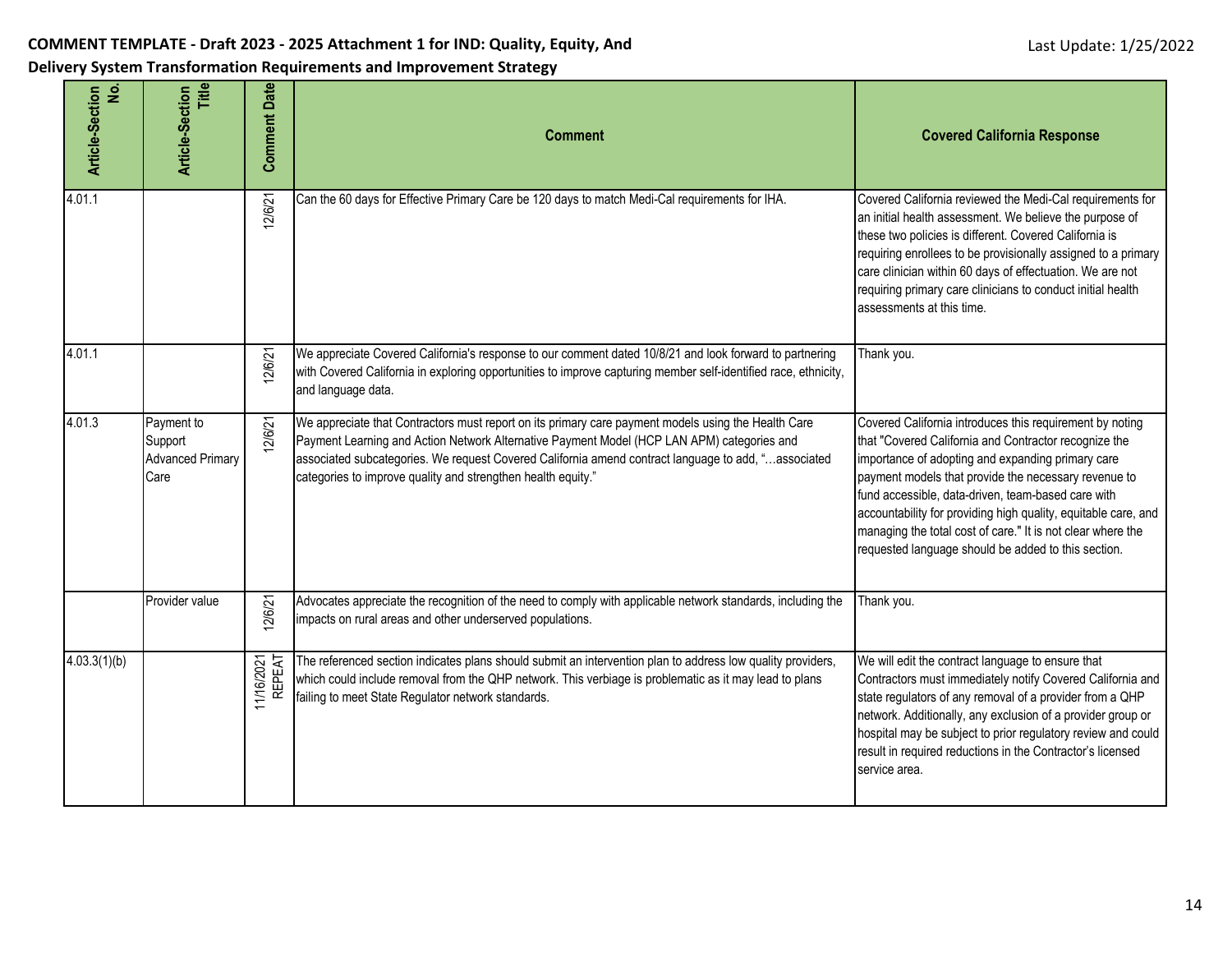| <u>ٰی</u><br>Article-Section | Title<br><b>Article-Section</b> | <b>Comment Date</b>  | <b>Comment</b>                                                                                                                                                                                                                                                                                                                                                                                                                                                                                                                                                                                                                                                                                                                                                                                                                                                                                                                                                                                                                                                                                                                                                                                                                                                                     | <b>Covered California Response</b>                                                                                                                                                                                                                                                                                                                                                        |
|------------------------------|---------------------------------|----------------------|------------------------------------------------------------------------------------------------------------------------------------------------------------------------------------------------------------------------------------------------------------------------------------------------------------------------------------------------------------------------------------------------------------------------------------------------------------------------------------------------------------------------------------------------------------------------------------------------------------------------------------------------------------------------------------------------------------------------------------------------------------------------------------------------------------------------------------------------------------------------------------------------------------------------------------------------------------------------------------------------------------------------------------------------------------------------------------------------------------------------------------------------------------------------------------------------------------------------------------------------------------------------------------|-------------------------------------------------------------------------------------------------------------------------------------------------------------------------------------------------------------------------------------------------------------------------------------------------------------------------------------------------------------------------------------------|
| 4.03.4                       | <b>Hospital Value</b>           | 12/6/21              | Hospitals make public their negotiated rates: Advocates very strongly support the inclusion of a contract<br>provision requiring hospitals to make public their negotiated rates, consistent with the newly effective federal<br>rule that also requires this. We ask for a minor edit: it is not either a machine readable file or a price<br>estimator tool. As we recall, both are required in the federal rules. We ask that Covered California require the<br>health plans not only to provide this information to Covered California but to do it with the understanding that<br>the information will be made public and provided to other relevant state agencies. Similarly, when the federal<br>rule on transparency of insurance costs becomes effective, we hope that Covered California will impose<br>similar conditions on health plans.                                                                                                                                                                                                                                                                                                                                                                                                                             | Thank you for the edits. We will make the correction in<br>Attachment 1.                                                                                                                                                                                                                                                                                                                  |
| 4.03.4(1)(a)                 |                                 | 11/16/2021<br>REPEAT | The referenced section indicates plans should submit an intervention plan to address low quality hospitals,<br>which could include removal from the QHP network. This verbiage is problematic as it may lead to plans<br>failing to meet State Regulator network standards.                                                                                                                                                                                                                                                                                                                                                                                                                                                                                                                                                                                                                                                                                                                                                                                                                                                                                                                                                                                                        | We will edit the contract language to ensure that<br>Contractors must immediately notify Covered California and<br>state regulators of any removal of a hospital from a QHP<br>network. Additionally, any exclusion of a provider group or<br>hospital may be subject to prior regulatory review and could<br>result in required reductions in the Contractor's licensed<br>service area. |
| 4.03.7                       | <b>Maternity Care</b>           | 12/6/21              | We appreciate the additional attention to depression screening during the entire perinatal period and the<br>additional attention on maternal health disparities. In regards to the additional reporting requirements in the<br>application for certification regarding how a plan engages with hospitals and providers to reduce maternal<br>disparities, we ask that plans' engagement be evaluated on additional actions being taken. Current law<br>requires hospitals, birthing centers, and clinics to conduct implicit bias training for all perinatal providers every<br>two years, thus plans should not be reporting on these requirements as engagement activities. However,<br>additional steps plans are taking to encourage perinatal providers in other settings or at greater frequencies<br>to receive such training would be welcomed. In addition, we urge Covered California to make more explicit<br>requirements about addressing racial disparities in maternity care. For example, we believe data analysis by<br>race and ethnicity should be mandatory for compliance with this section. The only way contractors can truly<br>address racial disparities is if they are reviewing outcomes data by race.<br>4.03.7, 12/6/21 COMMENT CONTINUED NEXT ROW: | Covered California is committed to reducing maternal<br>health disparities. We will modify the contract language to<br>reflect requirements for implicit bias training for perinatal<br>providers and more clearly specify our intended<br>requirements for measure stratification by race and<br>ethnicity.                                                                              |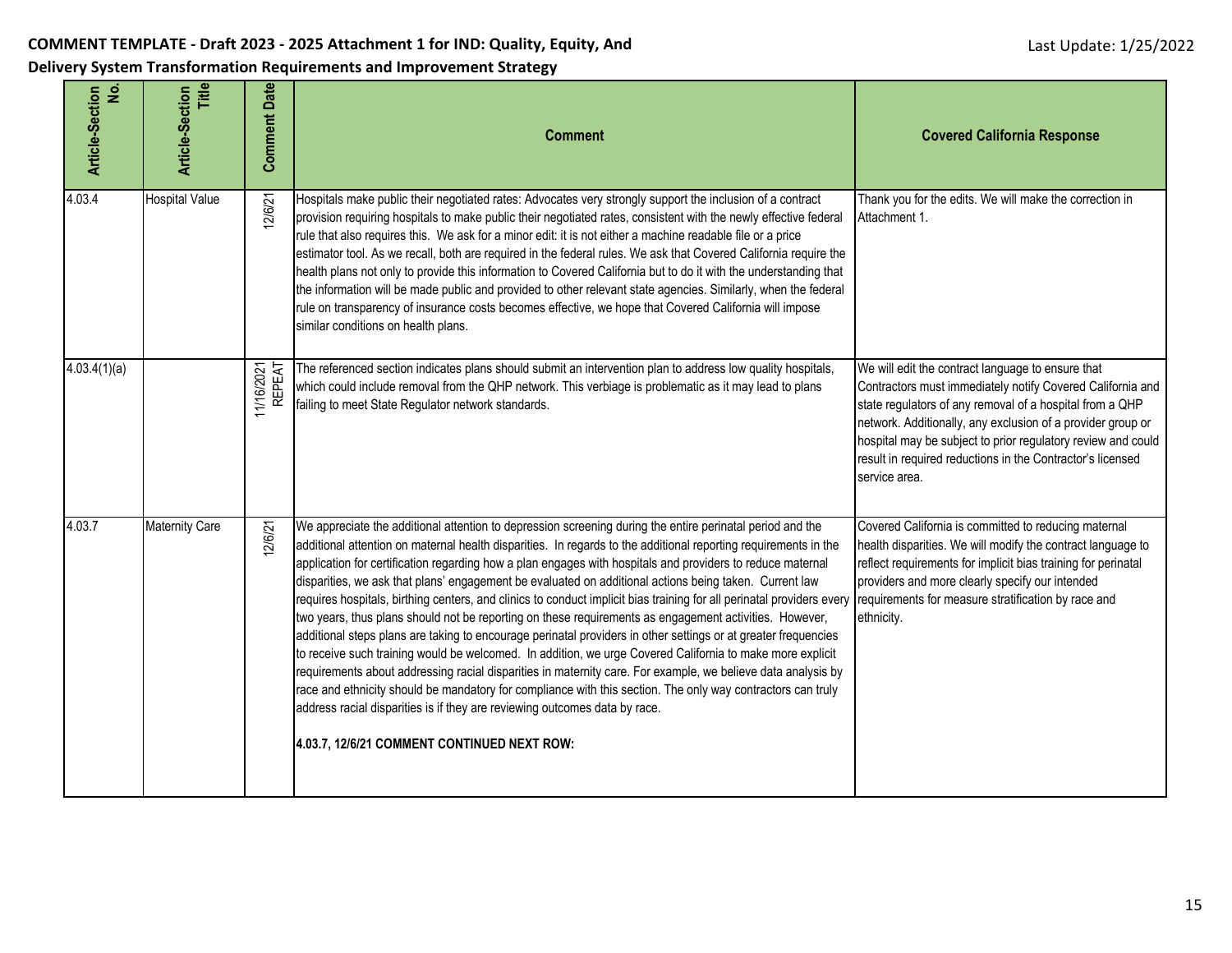| Delivery System Transformation Requirements and Improvement Strategy |  |
|----------------------------------------------------------------------|--|
|----------------------------------------------------------------------|--|

| $\dot{z}$<br>Article-Section | Title<br><b>Article-Section</b> | Date<br>Comment | <b>Comment</b>                                                                                                                                                                                                                                                                                                                                                                                                                                                                                                                                                                                                                                                                                                                                                                                                                                                                                                                                                                                                                                                                                                                                                                                                                                                                                                                                                                                                                                                                                                                                                                             | <b>Covered California Response</b>                                                                                                                                   |
|------------------------------|---------------------------------|-----------------|--------------------------------------------------------------------------------------------------------------------------------------------------------------------------------------------------------------------------------------------------------------------------------------------------------------------------------------------------------------------------------------------------------------------------------------------------------------------------------------------------------------------------------------------------------------------------------------------------------------------------------------------------------------------------------------------------------------------------------------------------------------------------------------------------------------------------------------------------------------------------------------------------------------------------------------------------------------------------------------------------------------------------------------------------------------------------------------------------------------------------------------------------------------------------------------------------------------------------------------------------------------------------------------------------------------------------------------------------------------------------------------------------------------------------------------------------------------------------------------------------------------------------------------------------------------------------------------------|----------------------------------------------------------------------------------------------------------------------------------------------------------------------|
| 4.03.7                       | <b>Maternity Care</b>           | 2/6/21          | <b>CONTINUED 4.03.7, 12/6/21 COMMENT:</b><br>We also support the encouragement of other services to support birthing people such as community-centered<br>models, in-home lactation support and doula support, though we are not certain why only postpartum<br>services are specified for doulas. While these services are not part of the essential health benefits, we would<br>love to know more about plan's experience in offering such services as the anecdotal information we have<br>has been largely positive in health outcomes and cost. Finally, we urge Covered California to require QHPs<br>to ensure they are effectively communicating to enrollees the availability of the services described in this<br>section since many of these services are novel and enrollees tend to be unaware about supportive services<br>that are culturally and linguistically appropriate. We suggest the following language for "b) Annually report in<br>the application for certification:" on page 36:<br>iv. How it supports its maternity Enrollees, such as access to culturally and linguistically appropriate maternity<br>care, referrals to group prenatal care or community-centered care models for patients, in home lactation and<br>nutrition consultants, doula support for prenatal, labor/delivery, and postpartum care, and related services.<br>v. How it ensures that its maternity enrollees are aware of the supportive services available to them, including<br>the services described in iv. above, and that the enrollees know how to access these services. | Covered California is committed to reducing maternal<br>health disparities. Where appropriate, will update the<br>contract language to reflect your suggested edits. |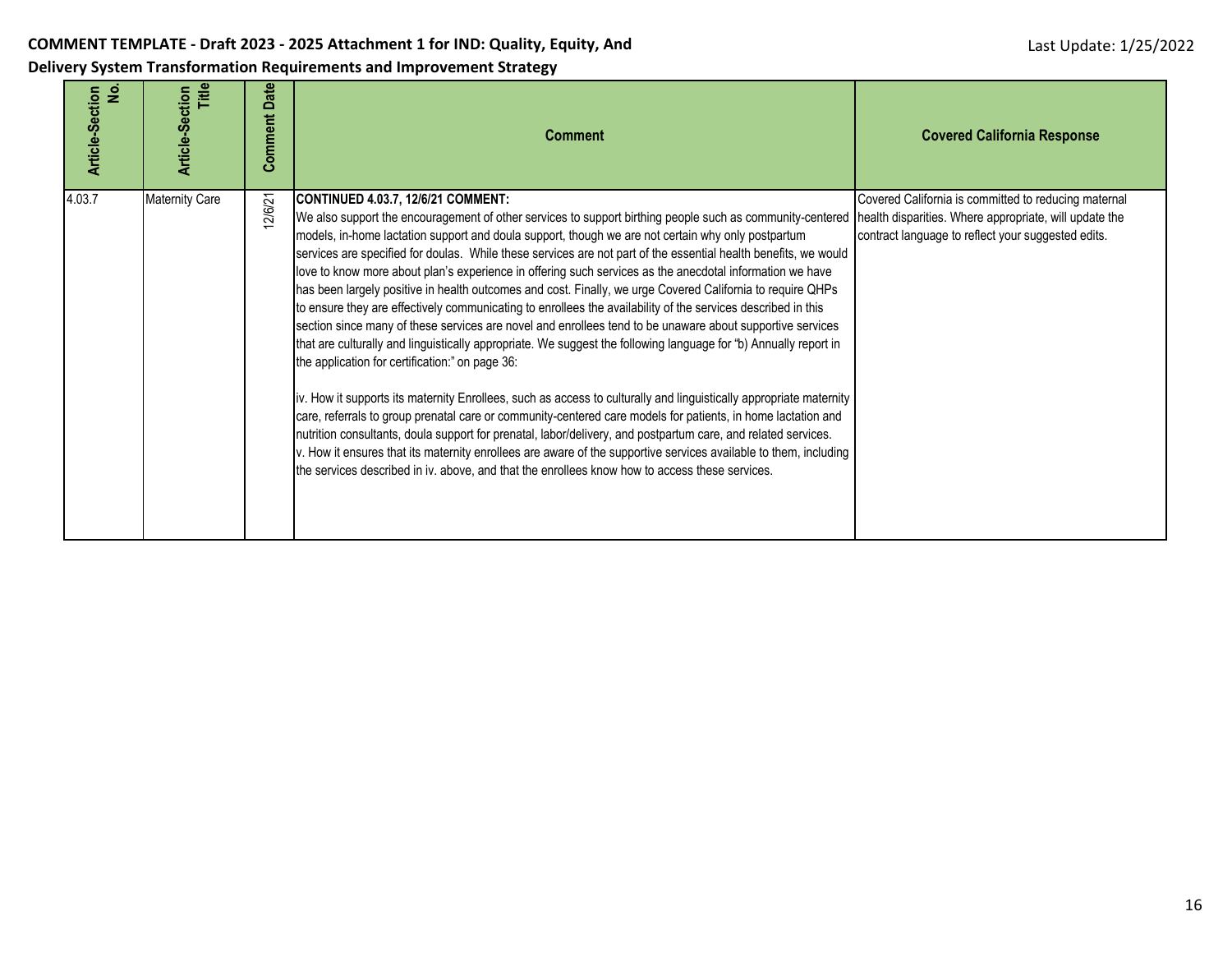**Delivery System Transformation Requirements and Improvement Strategy**

| ė<br><b>Article-Section</b> | Title<br><b>Article-Section</b> | <b>Comment Date</b> | <b>Comment</b>                                                                                                                                                                                                                                                                                                                                                                                                                                                                                                                                                                                                                                                                                                                                                                                                                                                                                                                                                                                                                                                                                                                                                                                                                                                                                                                                                                                                                                                                                                                                                                                                                                                                                                                                                                                                                                                                                                                                                                                                                                                                                                                                                                                                                                                                                                                                                                                                                                                                                                                                                                                                                                                                                                               | <b>Covered California Response</b>                                                                                                                                                                                                                                                                                                                                                                         |
|-----------------------------|---------------------------------|---------------------|------------------------------------------------------------------------------------------------------------------------------------------------------------------------------------------------------------------------------------------------------------------------------------------------------------------------------------------------------------------------------------------------------------------------------------------------------------------------------------------------------------------------------------------------------------------------------------------------------------------------------------------------------------------------------------------------------------------------------------------------------------------------------------------------------------------------------------------------------------------------------------------------------------------------------------------------------------------------------------------------------------------------------------------------------------------------------------------------------------------------------------------------------------------------------------------------------------------------------------------------------------------------------------------------------------------------------------------------------------------------------------------------------------------------------------------------------------------------------------------------------------------------------------------------------------------------------------------------------------------------------------------------------------------------------------------------------------------------------------------------------------------------------------------------------------------------------------------------------------------------------------------------------------------------------------------------------------------------------------------------------------------------------------------------------------------------------------------------------------------------------------------------------------------------------------------------------------------------------------------------------------------------------------------------------------------------------------------------------------------------------------------------------------------------------------------------------------------------------------------------------------------------------------------------------------------------------------------------------------------------------------------------------------------------------------------------------------------------------|------------------------------------------------------------------------------------------------------------------------------------------------------------------------------------------------------------------------------------------------------------------------------------------------------------------------------------------------------------------------------------------------------------|
| 4.04.1                      | Telehealth<br>offerings:        | 12/6/21             | We appreciate the inclusion of additional language requiring Contractors to communicate with enrollees<br>about:<br>tc) Interpreter service availability for telehealth explained on key Enrollee website pages, such as the home<br>page and provider directory page.<br>B) How Contractor facilitates the integration and coordination of care between third party telehealth vendor<br>services and primary care and other network providers, particularly if the telehealth service is for urgent care,<br>chronic disease management, or behavioral health, and;<br>4) How Contractor screens for Enrollee access barriers to telehealth services such as broadband<br>affordability digital literacy, smart-phone ownership and the geographic availability of high-speed internet<br>services.<br>Hospital at Home: Hospital at Home is a new and somewhat experimental approach to care. If it is<br>included, the reporting should also include both what supports are provided in terms of in-person home health<br>nursing as well as telehealth connections If "hospital-at-home" is limited to merely telehealth rather than<br>including additional supports and services, we have serious concerns about the level of acuity of patients for<br>which this would be appropriate. It should also include an assessment of the burden on family caregivers,<br>including any impairment of the caregiver's ability to engage in normal activities of daily living, such as work,<br>other family obligations and raising children. Shifting care to the home needs to take into account the impact<br>on family members as well as the patient. Failing to do will worsen disparities for women and people of color<br>while those who are more affluent will simply hire additional help. Tracking of readmissions and other<br>avoidable care should also be included.<br>Additional Evaluation Data: We appreciate that Covered California is requiring health plans to report the<br>impact of telehealth on the cost and quality of care provided to enrollees. We urge Covered California to play<br>a more active role in the evaluation of telehealth services for example by not only requiring plans to report on<br>impacts on access, quality and outcomes, but on provider and enrollee experiences including an assessment<br>of telehealth utilization through the lens of health equity by assessing variations and disparities in telehealth<br>utilization and quality of care by race/ethnicity, primary language spoken, sex, and age. The development of<br>Covered California's research and evaluation plan should be ongoing and involve consumer stakeholders not<br>just Contractors. | Covered California is committed to improving our data<br>collection to reduce health disparities. We appreciate your<br>suggestions about Hospital at Home and will research<br>further on this topic to inform future contract requirements.<br>We will also continue to improve on our HEI data collection<br>in order to provide more robust analysis on telehealth<br>utilization and quality of care. |
| Article 5                   | Measurement and<br>Data Sharing | 12/6/21             | We appreciate additional language stating that "Contractor agrees to work with Covered California to<br>exchange and prioritize feedback on measure development and measure sets. This includes measurement<br>refinements related to the National Committee for Quality Assurance (NCQA) Electronic Clinical Data<br>System, the Quality Rating System, and Healthcare Evidence Initiative measures."                                                                                                                                                                                                                                                                                                                                                                                                                                                                                                                                                                                                                                                                                                                                                                                                                                                                                                                                                                                                                                                                                                                                                                                                                                                                                                                                                                                                                                                                                                                                                                                                                                                                                                                                                                                                                                                                                                                                                                                                                                                                                                                                                                                                                                                                                                                       | Thank you.                                                                                                                                                                                                                                                                                                                                                                                                 |